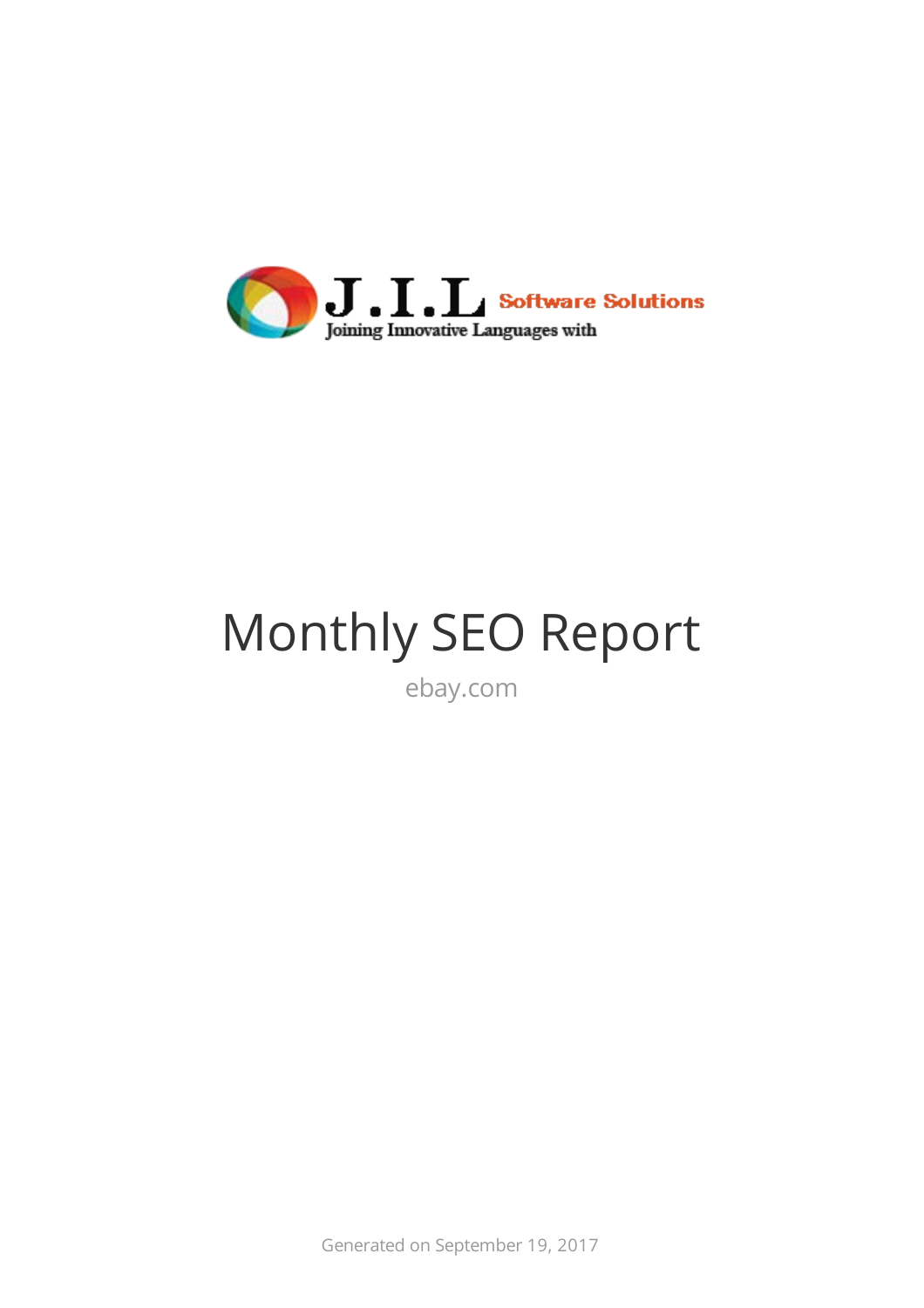

Domain: ebay.com

Device: Desktop

Location: US

# **Traffic**

#### **Traffic Analytics: Summary** ebay.com | July 2017 | All Regions

Visits **149.0M**  $-16.69%$ Unique Visitors **39.1M** −20.58% Pages / Visit **13.80** +27.80% Avg. Visit Duration **14:54** +7.58% Bounce Rate **24.74%**  $-0.21\%$ Traffic Rank **50** <sup>↑</sup><sup>6</sup>

## **Traffic Analytics: Traffic Sources**

ebay.com | July 2017 | All Regions

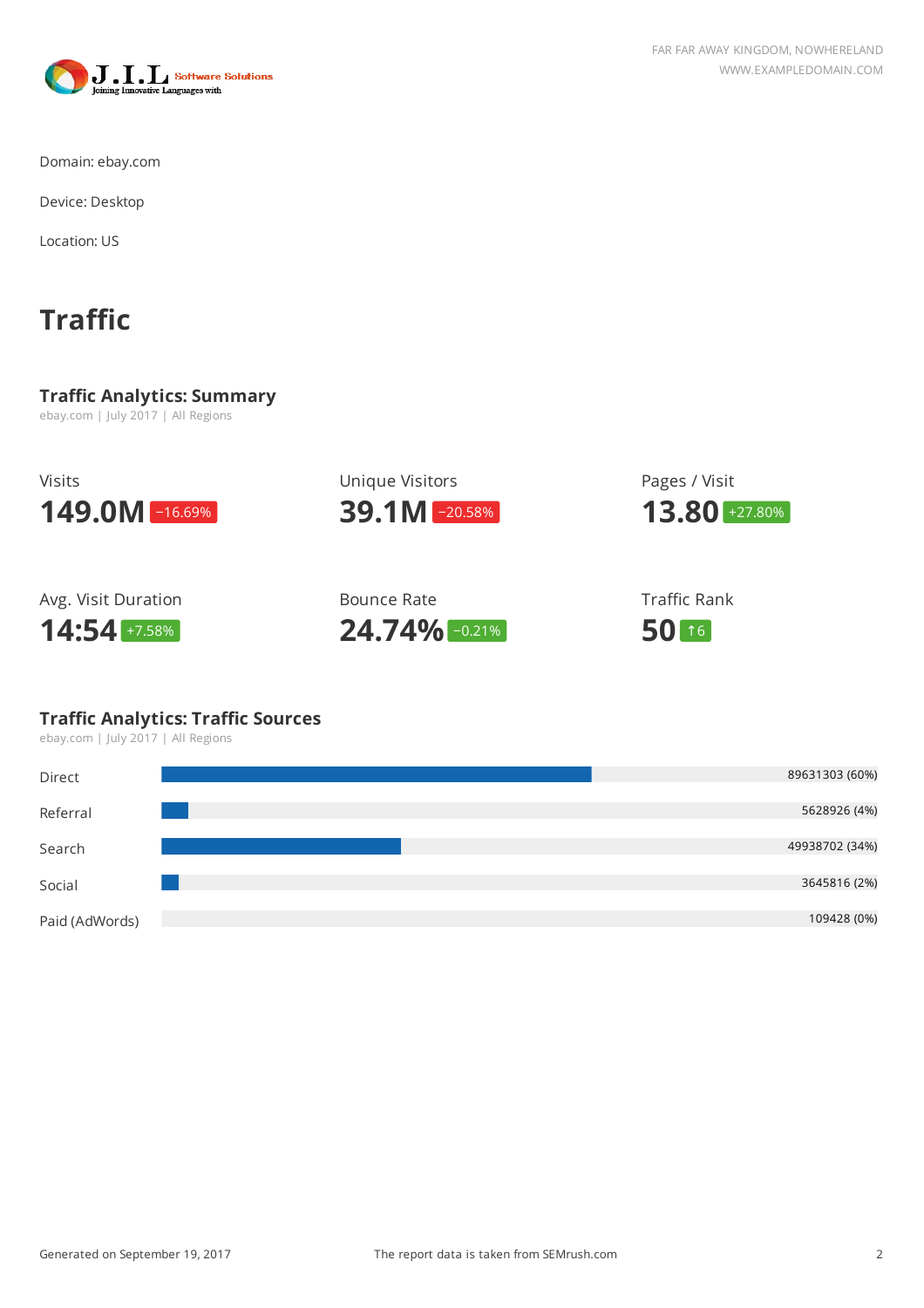



## **Traffic Analytics: Unique Visitors Chart**

ebay.com | All Regions



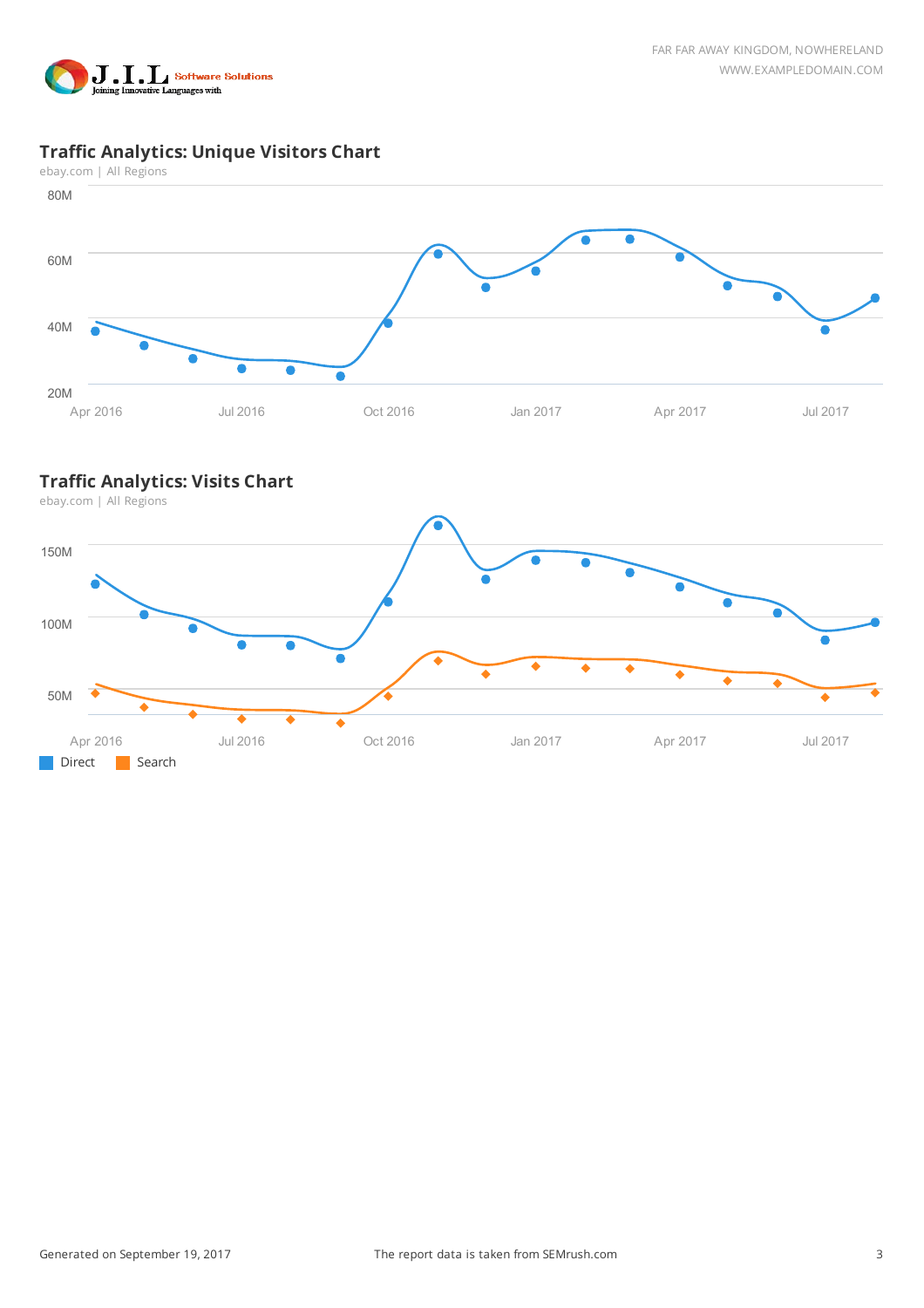

## **Traffic Analytics: Top Traffic Countries**

ebay.com | July 2017

| Country                  |                                 | Traffic        |  |  |
|--------------------------|---------------------------------|----------------|--|--|
|                          | United States                   | 70.0M (47.01%) |  |  |
|                          | $\left  \bullet \right $ Canada | 5.4M (3.63%)   |  |  |
|                          | Russia                          | 3.6M (2.39%)   |  |  |
|                          | Mexico                          | 3.2M (2.16%)   |  |  |
| ↔                        | <b>Brazil</b>                   | 2.9M (1.97%)   |  |  |
| 꽃눈                       | United Kingdom                  | 2.8M (1.88%)   |  |  |
| $\overline{\phantom{a}}$ | Israel                          | 2.8M (1.87%)   |  |  |
|                          | <b>No. Australia</b>            | 2.7M (1.79%)   |  |  |
|                          | Germany                         | 2.3M (1.51%)   |  |  |
|                          | Japan                           | 2.1M (1.40%)   |  |  |
|                          | Argentina                       | 1.7M (1.15%)   |  |  |
|                          | India                           | 1.7M (1.14%)   |  |  |

#### **Branded vs Non-Branded**

US | ebay.com

**40.16%** Branded Traffic **59.84%** Non-Branded Traffic

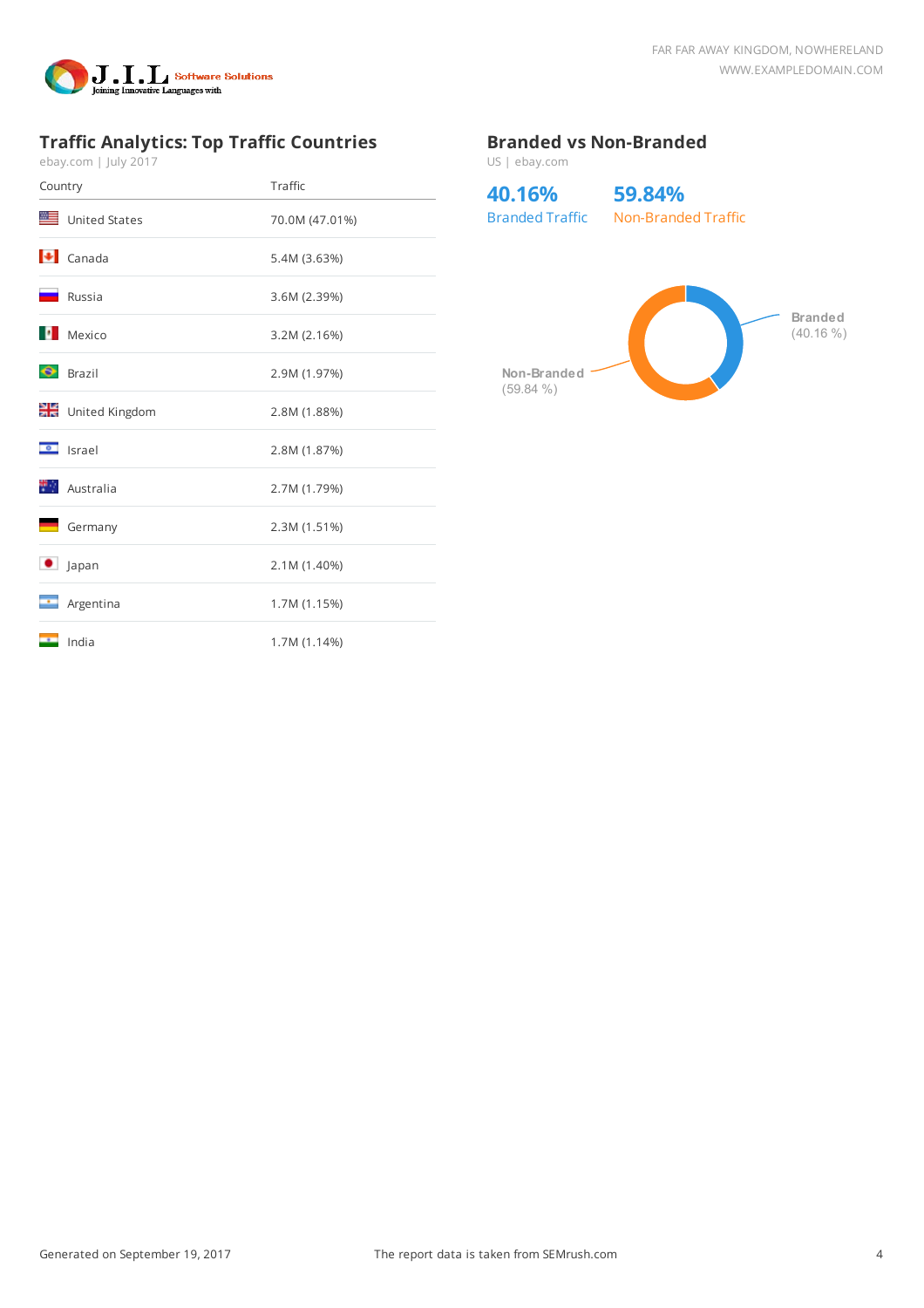

# **Keywords**

## **Keyword Rankings 1 - 20 (20)**

|                        |                      | ebay.com       |            |      |                             |
|------------------------|----------------------|----------------|------------|------|-----------------------------|
| Keyword                | <b>SERP Features</b> | 18 Sep         | Diff       | CPC  | Volume $\blacktriangledown$ |
| 1. ebay                | ▧Ⴘ★∂Ⴜ                | $1\varnothing$ | $\bigcirc$ | 1.71 | 45,500,000                  |
| 2. ebay motors         | $\star$ $\oslash$    | $1\degree$     | $\bigcirc$ | 0.05 | 2,240,000                   |
| 3. iphone 7 plus       | 9 国务其中国              | 13             | $-2$       | 2.48 | 1,220,000                   |
| 4. Iouis vuitton       | 围回ゾ★♂☆               | 19             | $\bigcirc$ | 0.11 | 1,220,000                   |
| 5. summit racing       | 嘔ゞ★♂☆                | $\overline{2}$ | $\bigcirc$ | 0.02 | 673,000                     |
| 6. beats by dre        | 圖璽ソ★♂☆               | 16             | $-3$       | 0.42 | 368,000                     |
| 7. macbook pro         | ③回真★回                | 11             | $+2$       | 0.64 | 368,000                     |
| 8. bose                | 围雪メ★∥庐               | 13             | $-1$       | 0.86 | 301,000                     |
| 9. half price books    | ★ き                  | 80             | $-6$       | 0.14 | 301,000                     |
| 10. jordan shoes       | 圖真?★回                | 22             | $+1$       | 0.31 | 301,000                     |
| 11. homecoming dresses | ⊪回真★                 | 75             | $-8$       | 0.47 | 301,000                     |
| 12. lego star wars     | ★⊡р                  | 32             | $+3$       | 0.53 | 246,000                     |
| 13. my ebay            | ③★⊡                  | 1              | $\bigcirc$ | 0.86 | 246,000                     |
| 14. david yurman       | 回堕★♂☆                | 22             | $-10$      | 0.54 | 201,000                     |
| 15. lowes coupon       | ★                    | 16             | $\bigcirc$ | 0.11 | 201,000                     |
| 16. home depot coupons | ?★⊡                  | 11             | $+6$       | 0.31 | 165,000                     |
| 17. monoprice          | 四メ★∥面に               | $7 -$          | $-3$       | 0.26 | 165,000                     |
| 18. ipod nano          | Q④真★⊡                | 19             | $\bigcirc$ | 0.33 | 135,000                     |
| 19. usps rates         | 日女业                  | 20             | $+5$       | 0.04 | 74,000                      |
| 20. hp touchpad        | 回望真★回                | 6              | $\bigcirc$ | 0.07 | 4,400                       |
|                        |                      |                |            |      |                             |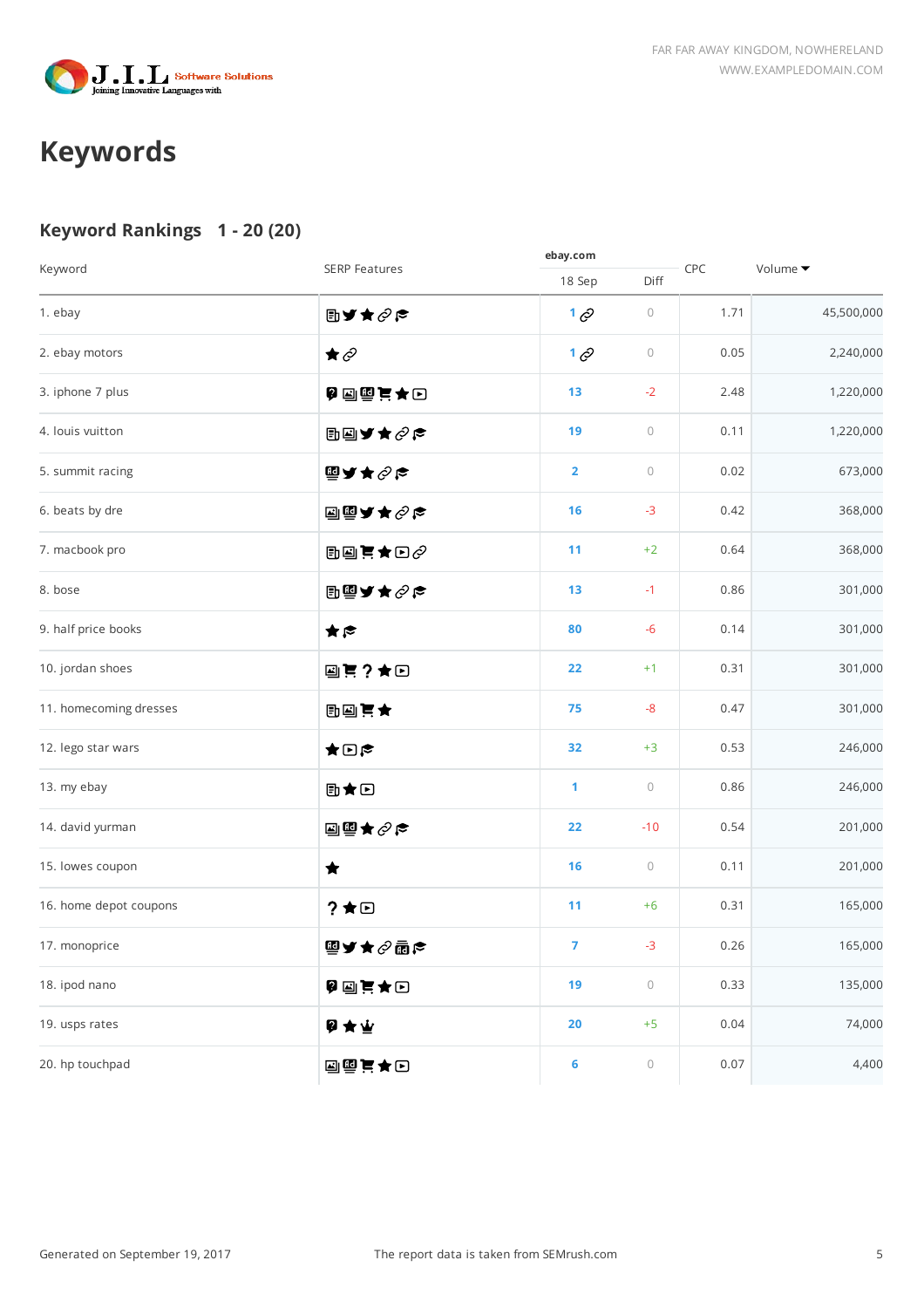

#### **New vs Lost Organic Keywords**



#### **Improved vs Declined Organic Keywords**

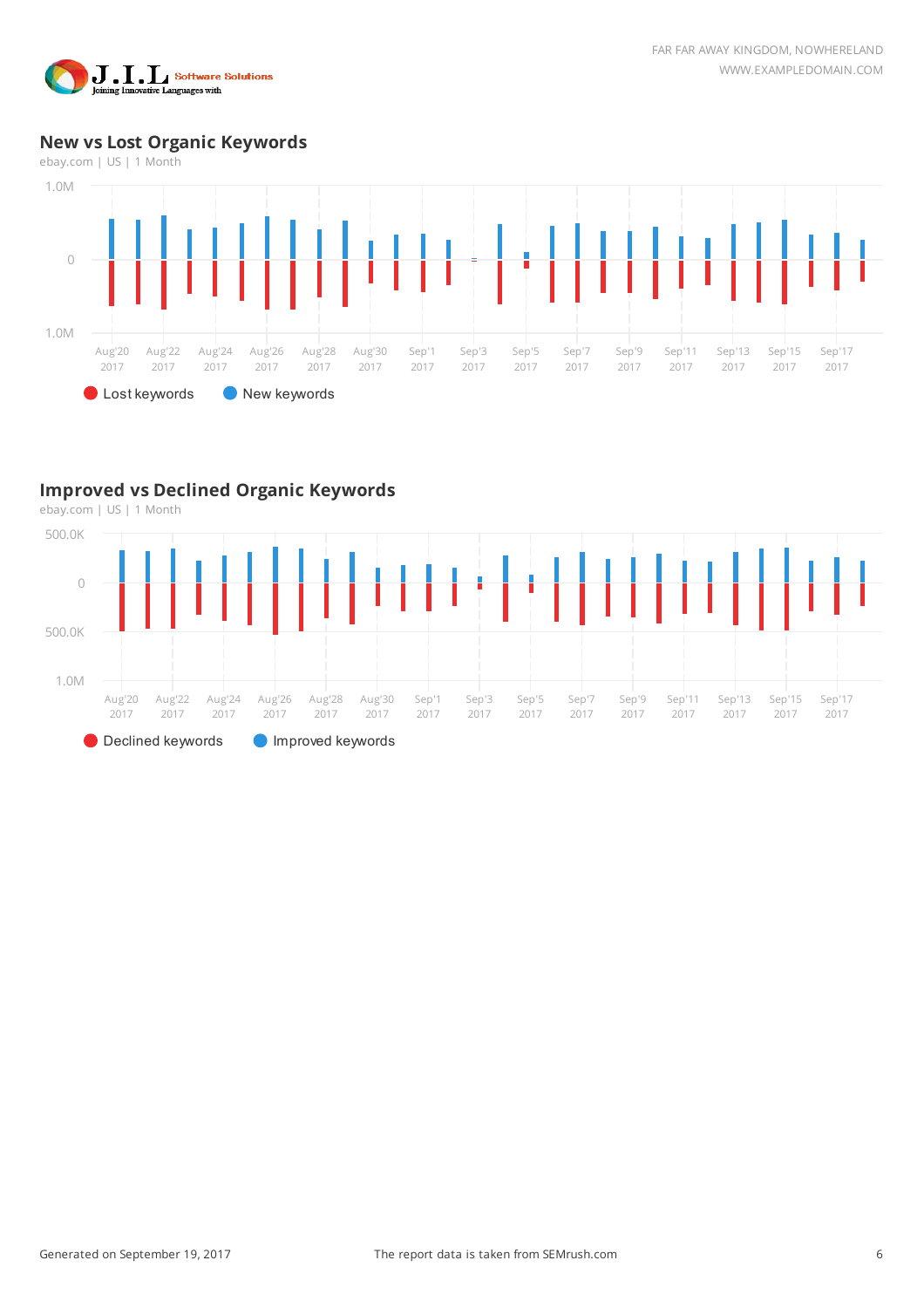

# **Backlinks**

### **Backlinks: Summary**

Root Domain: ebay.com

# **4.0**B TOTAL BACKLINKS

| Referring Domains | 249K |
|-------------------|------|
| Referring IPs     | 188K |



**New & Lost Backlinks**